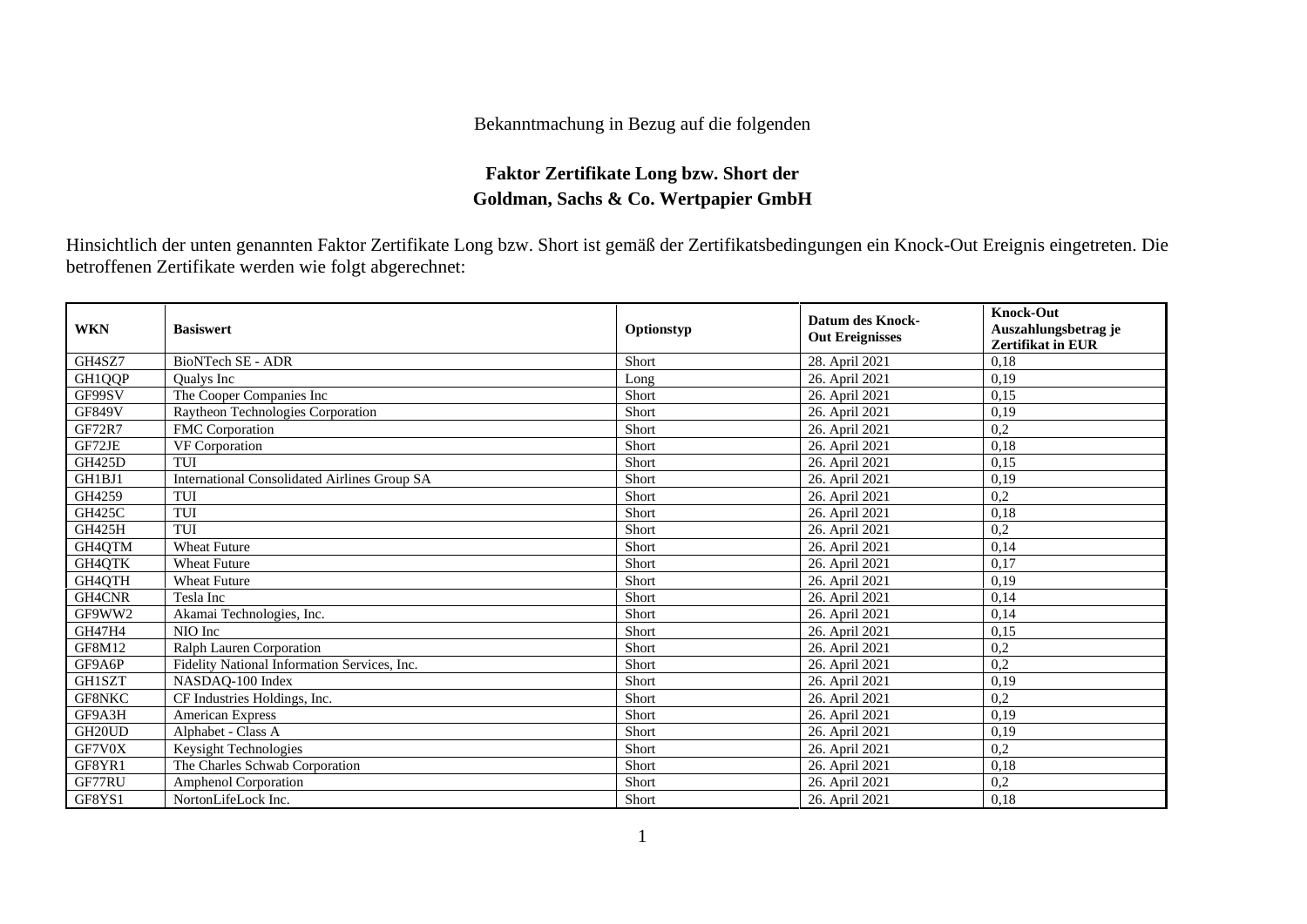| <b>WKN</b>    | <b>Basiswert</b>                        | Optionstyp | <b>Datum des Knock-</b><br><b>Out Ereignisses</b> | <b>Knock-Out</b><br>Auszahlungsbetrag je<br><b>Zertifikat in EUR</b> |
|---------------|-----------------------------------------|------------|---------------------------------------------------|----------------------------------------------------------------------|
| GF91BH        | Garmin Ltd.                             | Short      | 26. April 2021                                    | 0,19                                                                 |
| GF7DSF        | Eastman Chemical Company                | Short      | 26. April 2021                                    | 0,17                                                                 |
| GH47H6        | NIO Inc                                 | Short      | 26. April 2021                                    | 0,19                                                                 |
| GF8M0Q        | BLUEPRINT MEDICINES CORPORATION         | Short      | 26. April 2021                                    | 0,2                                                                  |
| GF8XY3        | BLUEPRINT MEDICINES CORPORATION         | Short      | 26. April 2021                                    | 0,19                                                                 |
| GF7UYZ        | Oualcomm                                | Short      | 26. April 2021                                    | $\overline{0.2}$                                                     |
| GF7V61        | BioMarin Pharmaceutical Inc.            | Short      | 26. April 2021                                    | 0,18                                                                 |
| <b>GH428U</b> | Wacker Neuson                           | Short      | 26. April 2021                                    | 0,19                                                                 |
| GF98EY        | EURO STOXX 50 Index                     | Short      | 26. April 2021                                    | 0,2                                                                  |
| GH3XQ7        | Delivery Hero AG                        | Short      | 26. April 2021                                    | 0,2                                                                  |
| GF9URD        | Wienerberger                            | Short      | 26. April 2021                                    | 0,18                                                                 |
| <b>GH427P</b> | <b>Wacker Neuson</b>                    | Short      | 26. April 2021                                    | 0,19                                                                 |
| GF93M1        | Fortum OYJ                              | Short      | 26. April 2021                                    | 0,19                                                                 |
| GF93JC        | Safran                                  | Short      | 26. April 2021                                    | 0,15                                                                 |
| GF7K3B        | STMicroelectronics N.V.                 | Short      | 26. April 2021                                    | 0,2                                                                  |
| GF6ABF        | Nemetschek                              | Short      | 26. April 2021                                    | 0,19                                                                 |
| <b>GH425P</b> | TUI                                     | Short      | 27. April 2021                                    | 0,17                                                                 |
| GF7V5F        | BioMerieux                              | Long       | 27. April 2021                                    | 0.18                                                                 |
| GF4XK3        | <b>BioMerieux</b>                       | Long       | 27. April 2021                                    | 0,14                                                                 |
| GF8JN0        | Schneider Electric                      | Short      | 27. April 2021                                    | 0,17                                                                 |
| GF8VGQ        | HELLA GmbH & Co. KGaA                   | Short      | 27. April 2021                                    | 0,14                                                                 |
| GH4QTF        | <b>Wheat Future</b>                     | Short      | 27. April 2021                                    | 0,19                                                                 |
| GH4QYF        | <b>Wheat Future</b>                     | Short      | 27. April 2021                                    | 0,17                                                                 |
| <b>GH313H</b> | Sartorius                               | Short      | 27. April 2021                                    | 0,2                                                                  |
| <b>GH424T</b> | TUI                                     | Short      | 27. April 2021                                    | 0,18                                                                 |
| GH3152        | Tesla Inc                               | Long       | 27. April 2021                                    | 0,19                                                                 |
| <b>GF72R8</b> | FMC Corporation                         | Short      | 27. April 2021                                    | 0,19                                                                 |
| GF84VF        | MarketAxess Holdings Inc.               | Long       | 27. April 2021                                    | 0,17                                                                 |
| GF8NFR        | VeriSign, Inc.                          | Short      | 27. April 2021                                    | 0,18                                                                 |
| GF9R2G        | S&P 500 Financials Index (Price Return) | Short      | 27. April 2021                                    | 0,18                                                                 |
| GF8AJ6        | S&P 500 INDUSTRIALS INDEX               | Short      | 27. April 2021                                    | 0,19                                                                 |
| GF937J        | Coty Inc                                | Short      | 27. April 2021                                    | 0,17                                                                 |
| GF6ANQ        | Illinois Tool Works Inc.                | Short      | 27. April 2021                                    | $\overline{0.2}$                                                     |
| GF4PBL        | United Parcel Service, Inc.             | Short      | 27. April 2021                                    | 0,19                                                                 |
| GF7DYG        | Wells Fargo & Company                   | Short      | 27. April 2021                                    | 0,19                                                                 |
| GF7QJP        | Northern Trust Corporation              | Short      | 27. April 2021                                    | 0,18                                                                 |
| GF5SHB        | Centene Corp                            | Long       | 27. April 2021                                    | 0,2                                                                  |
| GF7U5Y        | TRINET GROUP, INC.                      | Long       | 27. April 2021                                    | 0,14                                                                 |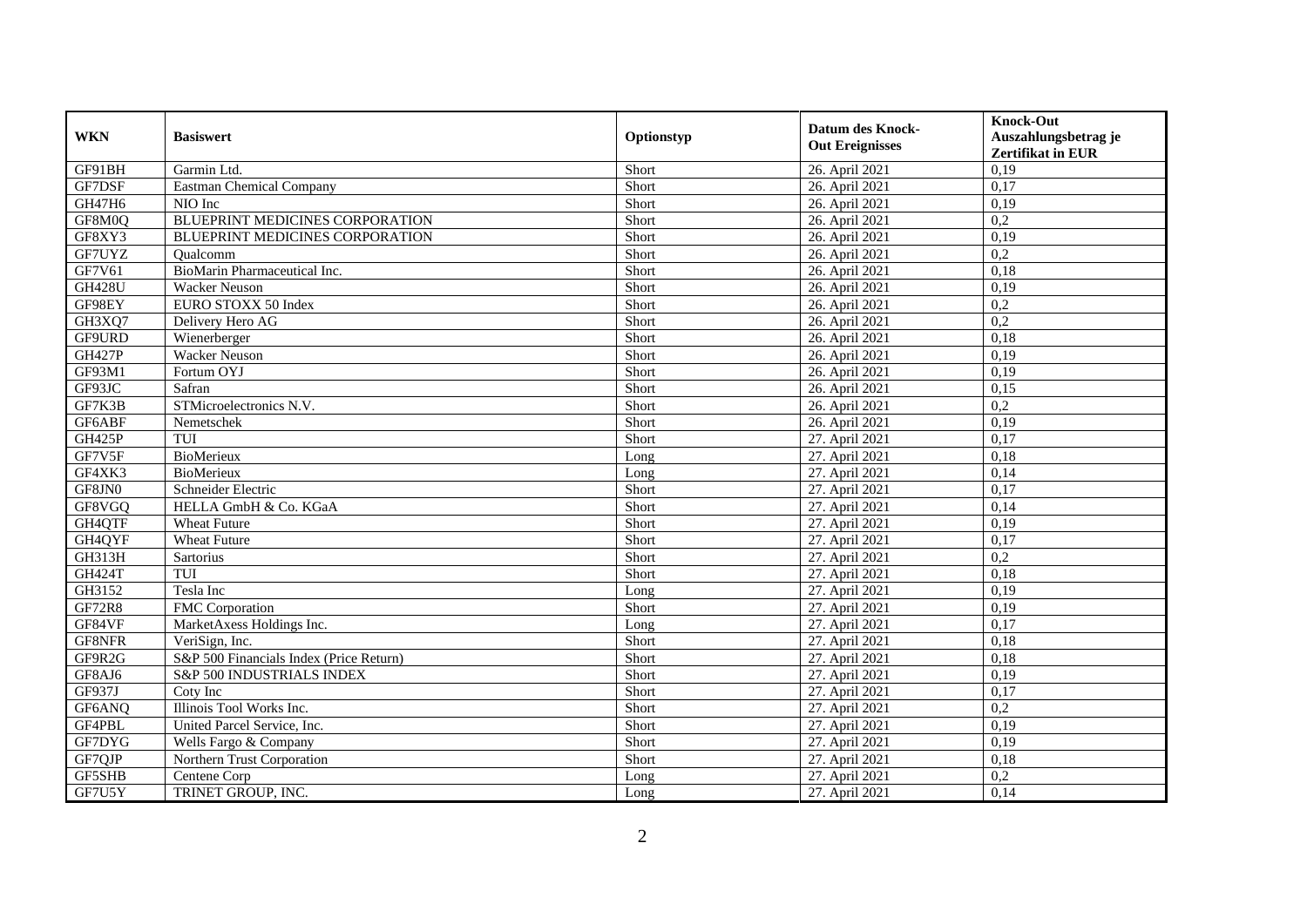| <b>WKN</b>    | <b>Basiswert</b>                                       | Optionstyp | <b>Datum des Knock-</b><br><b>Out Ereignisses</b> | <b>Knock-Out</b>         |
|---------------|--------------------------------------------------------|------------|---------------------------------------------------|--------------------------|
|               |                                                        |            |                                                   | Auszahlungsbetrag je     |
|               |                                                        |            |                                                   | <b>Zertifikat in EUR</b> |
| <b>GH1WKU</b> | FRESHPET, INC.                                         | Short      | 27. April 2021                                    | 0,16                     |
| GF9A3U        | NRG Energy, Inc.                                       | Long       | 27. April 2021                                    | 0,18                     |
| GH1RSU        | Seagen Inc                                             | Long       | 27. April 2021                                    | 0,2                      |
| GH3CWG        | <b>Deutsche Post</b>                                   | Short      | 27. April 2021                                    | 0,2                      |
| GH4CM5        | <b>SMA Solar Technology</b>                            | Short      | 27. April 2021                                    | 0,19                     |
| <b>GH1NSE</b> | Galapagos N.V.                                         | Long       | 27. April 2021                                    | 0,2                      |
| <b>GH0KYP</b> | Jungheinrich                                           | Short      | 27. April 2021                                    | 0,19                     |
| GF7YEP        | <b>NESTE OYJ</b>                                       | Short      | 27. April 2021                                    | 0,19                     |
| GF72TR        | Dürr AG                                                | Short      | 27. April 2021                                    | 0,2                      |
| GF7GF1        | Erste Group Bank AG                                    | Short      | 27. April 2021                                    | 0,19                     |
| GF8YPF        | adidas                                                 | Long       | 27. April 2021                                    | 0,18                     |
| GF8U5F        | <b>Wacker Neuson</b>                                   | Short      | 27. April 2021                                    | $\overline{0,2}$         |
| GF5G6X        | Roper Industries Inc                                   | Short      | 27. April 2021                                    | 0,15                     |
| GF8TTY        | STOXX(r) Europe 600 Travel & Leisure Index (Price EUR) | Short      | 27. April 2021                                    | 0,16                     |
| GF6JFB        | Packaging Corporation of America                       | Short      | 27. April 2021                                    | 0,17                     |
| GF04D6        | United Parcel Service, Inc.                            | Short      | 27. April 2021                                    | 0,17                     |
| GF8Y21        | PulteGroup Inc.                                        | Short      | 27. April 2021                                    | 0,2                      |
| GF5ZA2        | PACCAR Inc                                             | Long       | 27. April 2021                                    | 0,2                      |
| GF6RNP        | Cadence                                                | Long       | 27. April 2021                                    | 0,001                    |
| GF8DVE        | General Electric                                       | Long       | 27. April 2021                                    | 0,18                     |
| GF7U3X        | SIMPSON MANUFACTURING CO., INC                         | Short      | 27. April 2021                                    | 0,19                     |
| GH3L6T        | Tesla Inc                                              | Long       | 27. April 2021                                    | 0,17                     |
| GF752J        | Marsh & McLennan                                       | Short      | 27. April 2021                                    | 0,16                     |
| GC94AP        | Sanofi                                                 | Short      | 28. April 2021                                    | 0,18                     |
| GF9WVV        | Deutsche Bank                                          | Short      | 28. April 2021                                    | 0,16                     |
| <b>GH0JFH</b> | Delivery Hero AG                                       | Short      | 28. April 2021                                    | 0,15                     |
| <b>GH424R</b> | $T\overline{UI}$                                       | Short      | 28. April 2021                                    | 0,17                     |
| GH1GM7        | Delivery Hero AG                                       | Short      | 28. April 2021                                    | 0,2                      |
| <b>GH0SPY</b> | Nokia                                                  | Short      | 28. April 2021                                    | 0,17                     |
| GH1RSN        | Deutsche Bank                                          | Short      | 28. April 2021                                    | 0,18                     |
| GH03Z7        | Deutsche Bank                                          | Short      | 28. April 2021                                    | 0,17                     |
| GF7GCE        | Naturgy Energy Group SA                                | Short      | 28. April 2021                                    | 0,18                     |
| GF7R0T        | SIMPSON MANUFACTURING CO., INC                         | Short      | 28. April 2021                                    | 0,16                     |
| <b>GH1GKF</b> | Commerzbank                                            | Short      | 28. April 2021                                    | 0,18                     |
| GH10UD        | Match Group, Inc.                                      | Short      | 28. April 2021                                    | 0,2                      |
| GF84PT        | CROCS, INC.                                            | Short      | 28. April 2021                                    | 0,2                      |
| GF2HRF        | Visa Inc. - Class A                                    | Short      | 28. April 2021                                    | 0,2                      |
| GF84SJ        | R <sub>H</sub>                                         | Short      | 28. April 2021                                    | 0,19                     |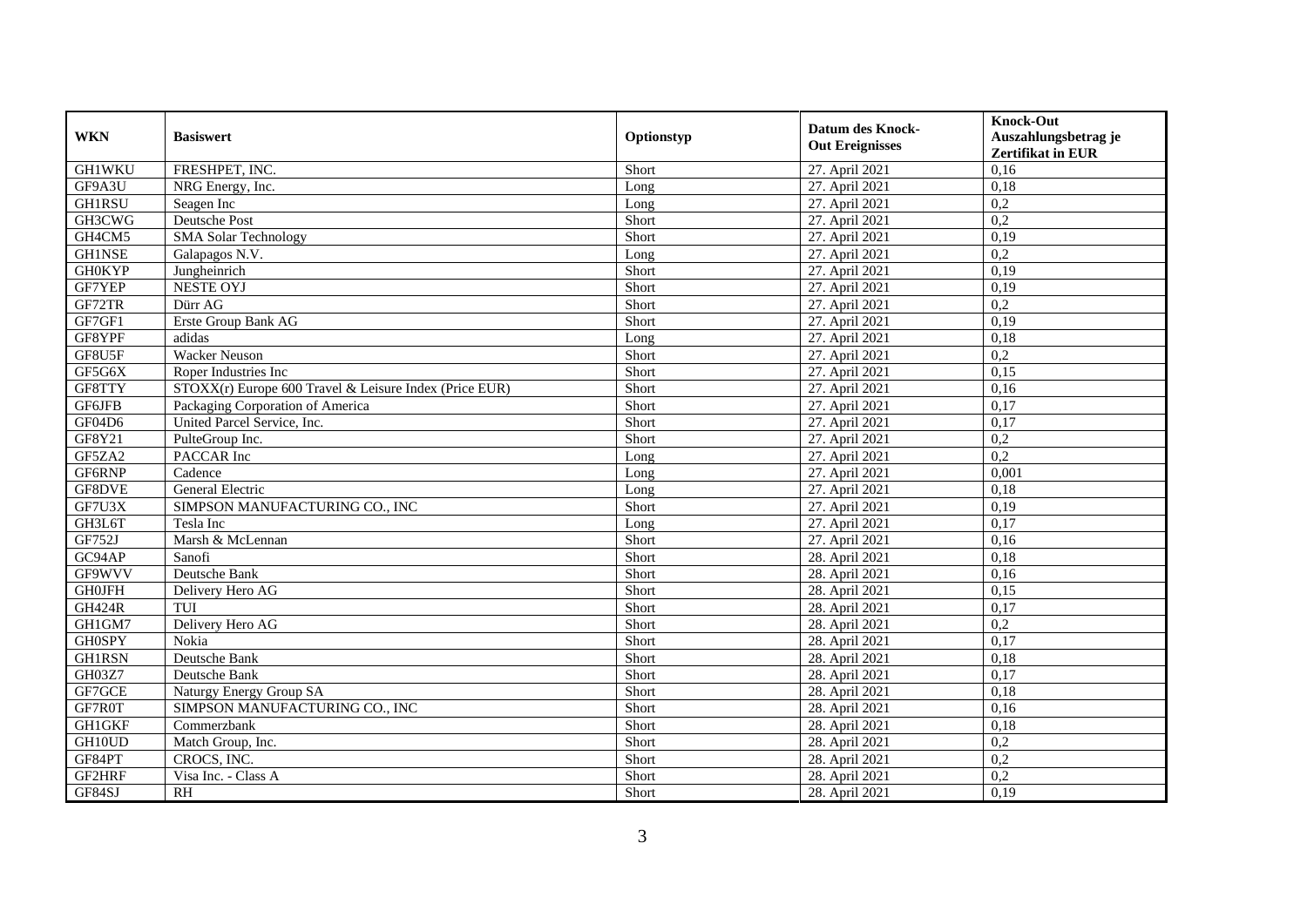| <b>WKN</b>          | <b>Basiswert</b>                       | Optionstyp | <b>Datum des Knock-</b><br><b>Out Ereignisses</b> | <b>Knock-Out</b><br>Auszahlungsbetrag je<br><b>Zertifikat in EUR</b> |
|---------------------|----------------------------------------|------------|---------------------------------------------------|----------------------------------------------------------------------|
| GC8PXK              | Visa Inc. - Class A                    | Short      | 28. April 2021                                    | 0,2                                                                  |
| GF7QH1              | U.S. Bancorp                           | Short      | 28. April 2021                                    | 0,18                                                                 |
| GF8U5U              | Electronic Arts                        | Short      | 28. April 2021                                    | 0,2                                                                  |
| GF8TZ5              | Marsh & McLennan                       | Short      | 28. April 2021                                    | 0,17                                                                 |
| <b>GF7LUG</b>       | Teledyne Technologies Inc              | Short      | 28. April 2021                                    | 0,19                                                                 |
| GC7NQ3              | Campbell Soup Company                  | Long       | 28. April 2021                                    | 0,18                                                                 |
| GH4YLM              | <b>BioNTech SE - ADR</b>               | Short      | 28. April 2021                                    | 0,17                                                                 |
| GF6ZBZ              | LIBERTY GLOBAL PLC                     | Short      | 28. April 2021                                    | 0,2                                                                  |
| GF8VNG              | <b>LIBERTY GLOBAL PLC</b>              | Short      | 28. April 2021                                    | 0,19                                                                 |
| GF96VF              | Aon PLC                                | Short      | 28. April 2021                                    | 0,19                                                                 |
| GF99TE              | ABIOMED Inc                            | Short      | 28. April 2021                                    | 0,19                                                                 |
| GF7VAN              | Wingstop Inc.                          | Short      | 28. April 2021                                    | 0,19                                                                 |
| GH3ATN              | Shopify Inc.                           | Short      | 28. April 2021                                    | 0,2                                                                  |
| GF8JJ9              | <b>Banco Santander</b>                 | Short      | 28. April 2021                                    | 0,16                                                                 |
| GH23NX              | Deutsche Bank                          | Short      | 28. April 2021                                    | 0,17                                                                 |
| GF98GH              | Inditex                                | Short      | 28. April 2021                                    | 0,18                                                                 |
| GF7V4P              | Veolia Environment                     | Short      | 28. April 2021                                    | 0,19                                                                 |
| GC759P              | Inditex                                | Short      | 28. April 2021                                    | 0,18                                                                 |
| <b>GH099U</b>       | Marathon Oil Corporation               | Short      | 28. April 2021                                    | 0,17                                                                 |
| GF9WVW              | Diamondback Energy Inc                 | Short      | 28. April 2021                                    | 0,19                                                                 |
| GH15XC              | PayPal Holdings, Inc.                  | Short      | 28. April 2021                                    | 0,16                                                                 |
| GH313V              | Shopify Inc.                           | Short      | 28. April 2021                                    | 0,15                                                                 |
| GF8AHC              | S&P 500 COMMUNICATION SERVICES INDEX   | Short      | 28. April 2021                                    | 0,16                                                                 |
| GH15UQ              | Alphabet - Class A                     | Short      | 28. April 2021                                    | 0,18                                                                 |
| GF7YAA              | <b>Avery Dennison Corporation</b>      | Short      | 28. April 2021                                    | 0,17                                                                 |
| GH3ATL              | Shopify Inc.                           | Short      | 28. April 2021                                    | 0,17                                                                 |
| <b>GF7YBE</b>       | Xilinx                                 | Short      | 28. April 2021                                    | 0,2                                                                  |
| GC2V7F              | Beiersdorf                             | Short      | 28. April 2021                                    | 0,17                                                                 |
| GF7QWY              | <b>INTERPUBLIC GROUP COS</b>           | Short      | 28. April 2021                                    | 0,17                                                                 |
| GH1QQF              | ARTISAN PARTNERS ASSET MANAGEMENT INC. | Long       | 28. April 2021                                    | 0,15                                                                 |
| GF7QGK              | Rollins Inc                            | Short      | 28. April 2021                                    | 0,15                                                                 |
| GH <sub>20U</sub> X | Deutsche Bank                          | Short      | 28. April 2021                                    | 0,18                                                                 |
| GF7DTA              | Discovery                              | Long       | 28. April 2021                                    | 0,13                                                                 |
| GF9A0G              | <b>Boston Scientific Corporation</b>   | Short      | 28. April 2021                                    | 0,19                                                                 |
| GH4QFF              | Discovery Inc                          | Long       | 28. April 2021                                    | 0,01                                                                 |